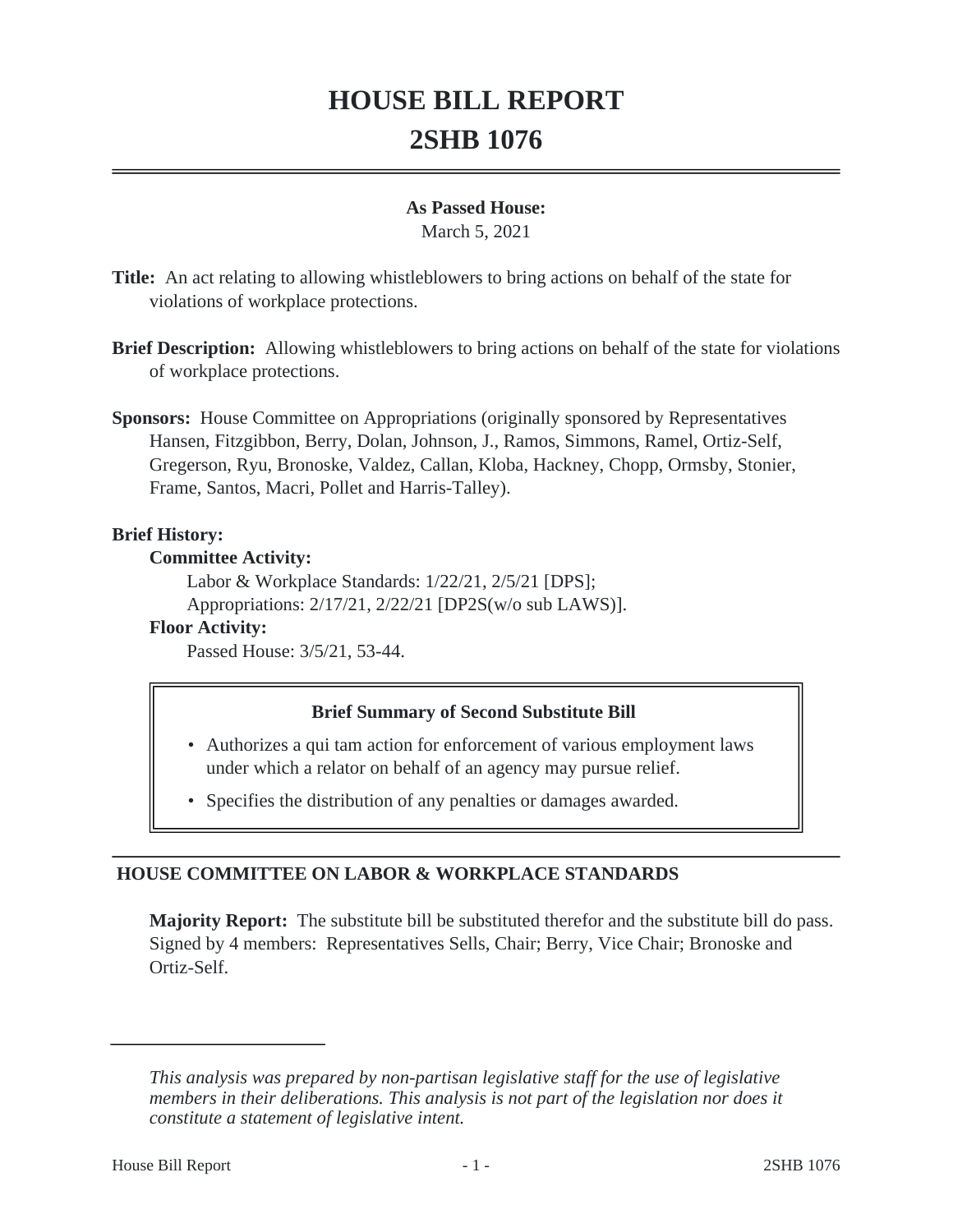**Minority Report:** Do not pass. Signed by 2 members: Representatives Hoff, Ranking Minority Member; Mosbrucker, Assistant Ranking Minority Member.

**Staff:** Lily Smith (786-7175).

### **HOUSE COMMITTEE ON APPROPRIATIONS**

**Majority Report:** The second substitute bill be substituted therefor and the second substitute bill do pass and do not pass the substitute bill by Committee on Labor & Workplace Standards. Signed by 17 members: Representatives Ormsby, Chair; Bergquist, Vice Chair; Gregerson, Vice Chair; Macri, Vice Chair; Chopp, Cody, Dolan, Fitzgibbon, Frame, Hansen, Johnson, J., Lekanoff, Pollet, Ryu, Senn, Stonier and Sullivan.

**Minority Report:** Do not pass. Signed by 16 members: Representatives Stokesbary, Ranking Minority Member; Chambers, Assistant Ranking Minority Member; Corry, Assistant Ranking Minority Member; MacEwen, Assistant Ranking Minority Member; Boehnke, Caldier, Chandler, Dye, Harris, Hoff, Jacobsen, Rude, Schmick, Springer, Steele and Tharinger.

**Staff:** Heidi Cao (786-7157).

#### **Background:**

Multiple state laws provide protections for employees and contain various mechanisms to enforce the protections. Administrative remedies include civil penalties and recovery of back wages.

# Wages.

Wage laws include the Minimum Wage Act and the laws relating to prevailing wage. The Wage Payment Act (WPA) authorizes an employee to file a wage complaint with the Department of Labor and Industries (Department) regarding a failure to pay minimum wage or overtime, a failure to pay contracted-for wages, and other wage claims. The Department may obtain wages and interest for an employee and may order the employer to pay a civil penalty if the violation was willful. Under prevailing wage laws, the Department may also obtain wages and assess a civil penalty for a failure to pay prevailing wages.

The Minimum Wage Act includes paid sick leave provisions. The Department may assess penalties for violations, and may also order a reinstatement of hours or compensation under paid sick leave.

Other wage laws include provisions on health care facility employee overtime.

#### Safety.

The Washington Industrial Safety and Health Act (WISHA) authorizes, and in some cases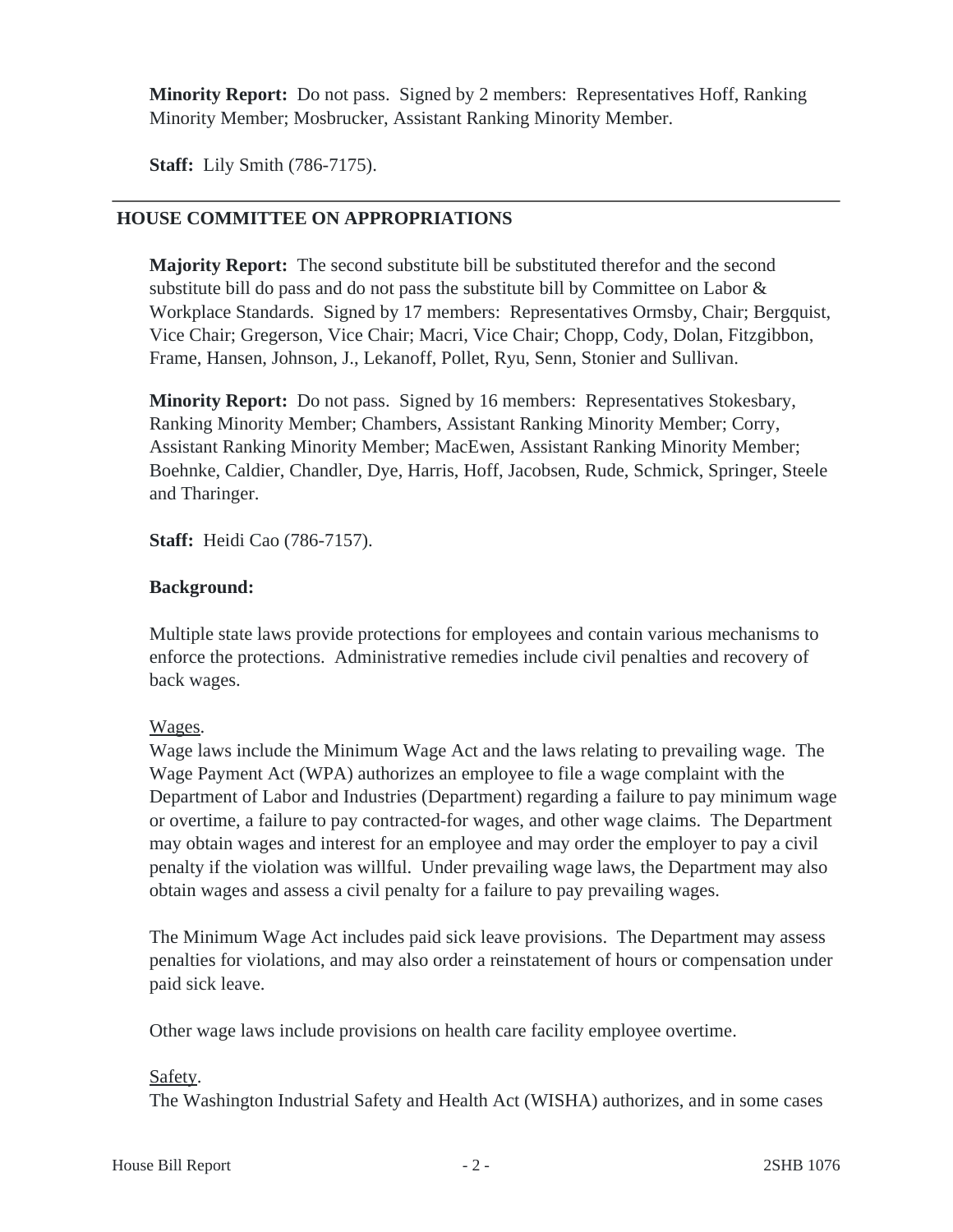requires, a civil penalty be imposed on an employer for violation of safety and health standards.

Under the WISHA, an employer may request a consultation, during which time no penalties may be imposed.

# Discrimination.

If an employer discriminates against an employee based on a protected-class status, the Washington State Human Rights Commission (Commission) may order back pay, hiring, reinstatement, and other remedies.

# Other.

The Industrial Welfare Act contains a number of standards, such as the Family Care Act and child labor laws. It is also the authority for the Department's rules on meals and rest breaks. Other employment laws include regulation of farm labor contractors.

# Medicaid Fraud False Claims Act.

The Medicaid Fraud False Claims Act (MFFCA) authorizes a person, the relator, to bring an action, known as a qui tam action, to seek a civil penalty for Medicaid fraud. The relator must serve a copy of the complaint on the Attorney General (AG), who may intervene in the action. The relator receives a percentage of any penalty, with the percentage depending on whether the AG intervened and other factors, and attorneys' fees and costs.

# **Summary of Second Substitute Bill:**

The Worker Protection Act is established, under which a qui tam action is authorized for violations of employment laws.

# Qui Tam Action Authorized.

Aggrieved persons, whistleblowers, or their designated representative entity may bring a qui tam action as a relator for any relief the specified state agency (agency) may seek, including penalties and damages, subject to the same conditions and limitations that apply to the agency.

A qui tam action may be brought to enforce the following laws and all associated rules enforced by the Department:

- the Minimum Wage Act, which includes paid sick leave;
- laws relating to the payment of wages, including the WPA, and wage rebate laws;
- prevailing wage;
- health care facility employee overtime;
- the WISHA;
- laws relating to gender equal pay and advancement opportunities;
- laws relating to farm labor contractors; and
- laws granting the authority to the Department for meal and rest break rules and which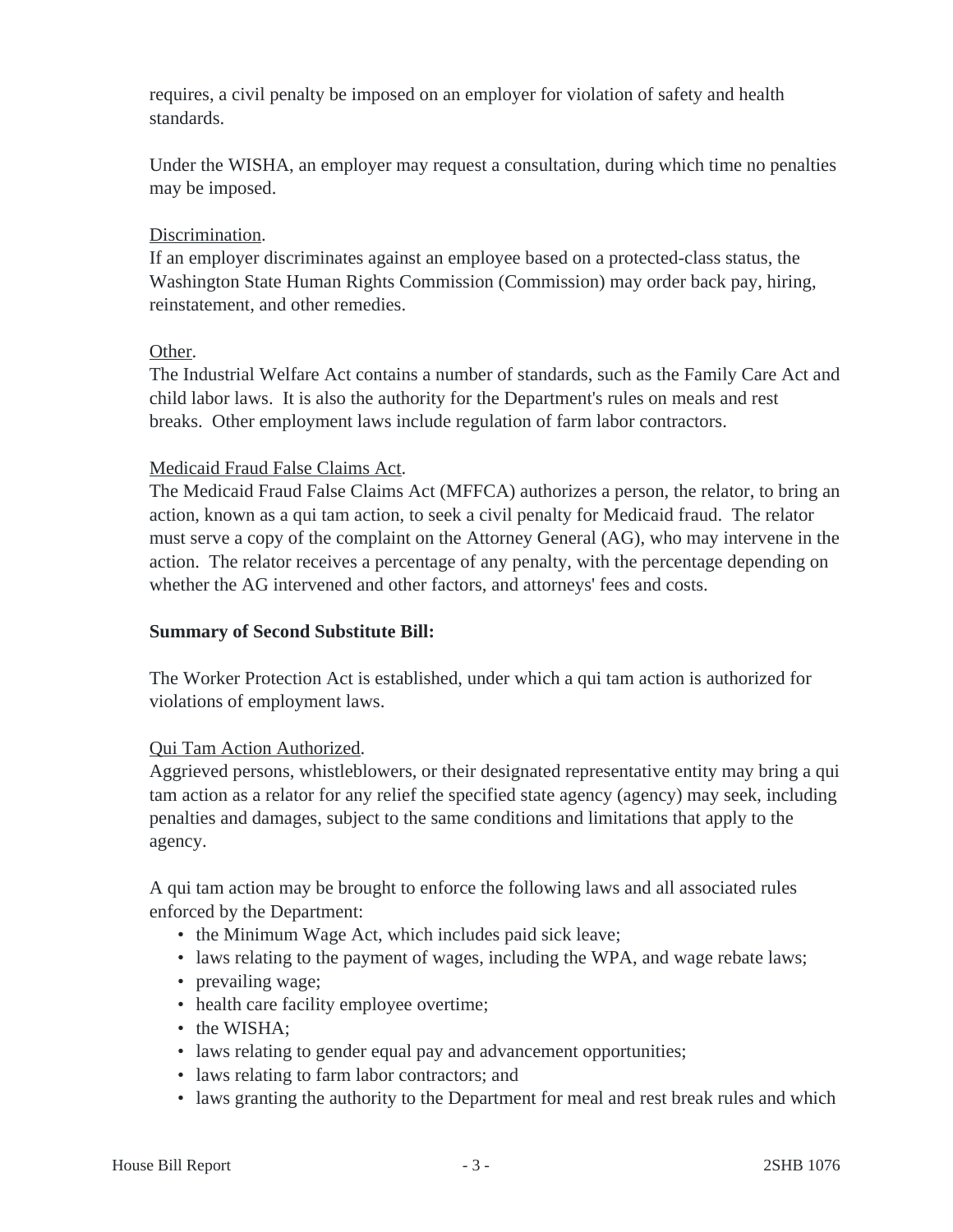contain other labor standards.

Also included is the Washington Law Against Discrimination, enforced by the Commission.

No qui tam action may be brought:

- if the employer demonstrates that the agency already resolved the merits of the violation;
- in general, with respect to a license, variance or permit, or for specified violations, such as violations of posting or reporting requirements;
- solely with respect to a violation of a recordkeeping requirement; or
- with respect to the WISHA, for any violation that is included within the scope of a consultative visit by the Department.

The right to bring an action may not be impaired by a private agreement. A qui tam action is a public action and does not preclude an action by an individual, but a court shall offset any award in one action by the amount paid to the same employee in another action.

#### Qui Tam Process.

#### *General*.

A relator must first give the agency and employer notice of the claim. The agency is subject to timeframes for its decisions regarding its role, any investigation, and notice to the relator. The relator may commence the qui tam action if the agency does not investigate or make a determination within those timeframes. The relator is then also subject to timeframes for bringing the action.

Once a qui tam action has commenced, the agency may intervene under certain conditions and assume primary responsibility. The agency and the AG may take certain actions to prevent representation by a particular attorney in a qui tam action.

#### *Settlements*.

As part of its investigation, the agency may attempt to settle the violation. If the settlement provides not less than 100 percent of any wrongfully withheld wages or benefits, including interest, the settlement precludes further claims for the same wages or benefits.

The relator and the AG receive various notice and opportunities to be heard if the agency proposes to settle or dismiss the action after intervening. If the relator proposes to settle a qui tam action, the settlement must be submitted to the agency and to the AG.

A standard is provided for court approval of settlements or dismissals.

# Distribution of Awards.

Any penalty amounts recovered are distributed as follows: (1) if the agency does not intervene, 40 percent to the relator and 60 percent to the agency; and (2) if the agency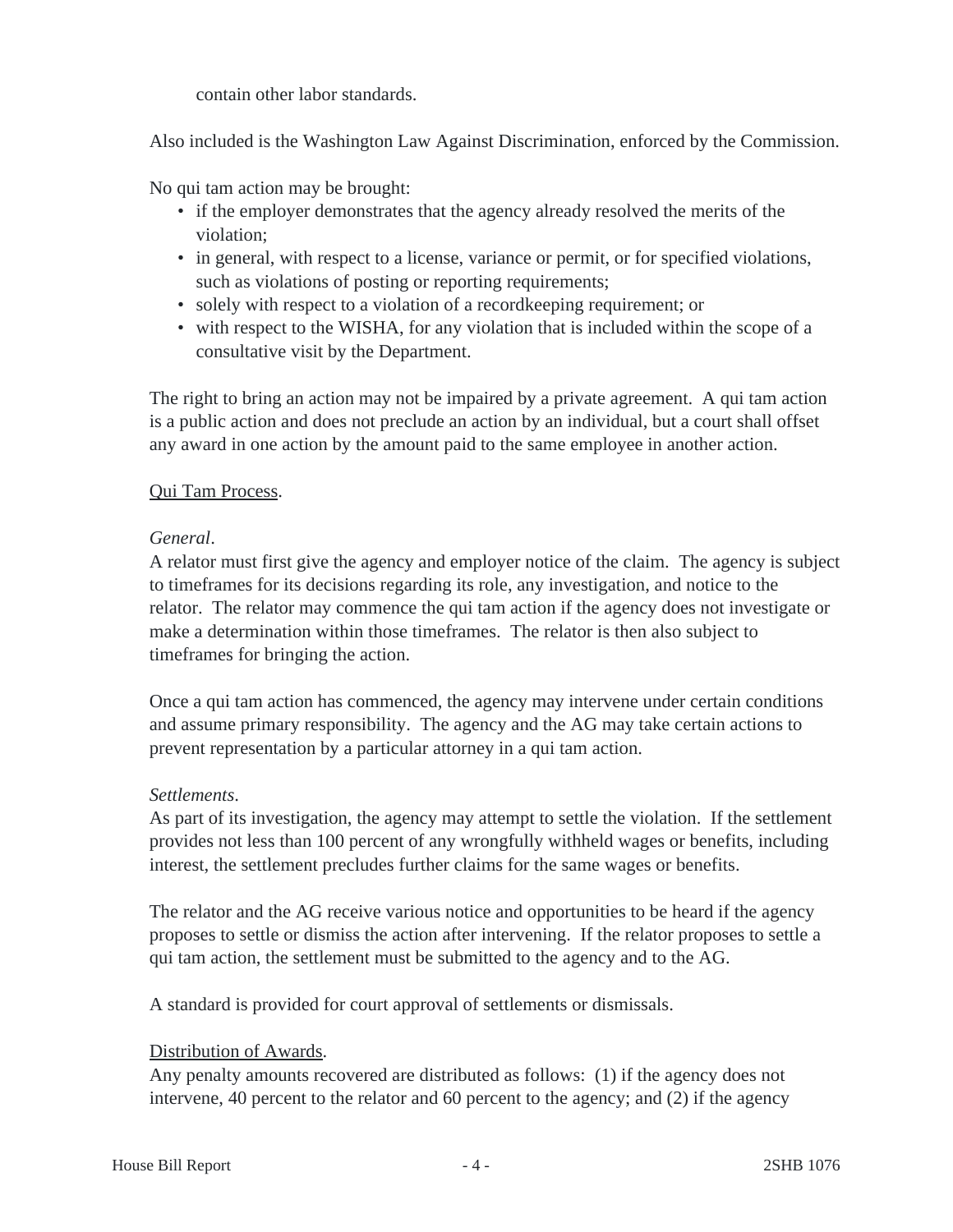intervenes, 20 percent to the relator and 80 percent to the agency. Penalties received by the relator must be equitably distributed to the aggrieved parties, subject to review by the agency, except that the relator is entitled to a proportionate service award.

A relator that prevails is entitled to reasonable attorneys' fees and costs.

Any damages recovered must be distributed to the aggrieved employees.

#### Retaliation.

Retaliation against an employee for involvement in a qui tam action is prohibited. Remedies for retaliation are specified, including a qui tam action.

#### **Appropriation:** None.

**Fiscal Note:** Available. New fiscal note requested on March 1, 2021.

**Effective Date:** The bill takes effect 90 days after adjournment of the session in which the bill is passed. However, the bill is null and void unless funded in the budget.

# **Staff Summary of Public Testimony (Labor & Workplace Standards):**

(In support) While many workers' conditions do not meet the legal standard, there is a fear of retaliation for making a complaint, and state enforcement resources are insufficient. Current workplace laws do not provide the protection they were intended to provide, so another pathway is needed. Worker issues have been exasperated under the COVID-19 pandemic, and certain populations have been impacted more than others. People want to be able to keep their jobs and provide for their families, but they are subjected to overlapping layers of risk. Workers should be able to stand up for themselves. The increased use of arbitration agreements increases the need for this process. Workplace protections were created for private attorneys to enforce, but now there are roadblocks to that enforcement that the bill is needed to clear. This bill makes it easier to enforce existing standards, especially in situations where one employee is better situated to bring an action for their more vulnerable coworkers. Opposition to the bill is essentially opposition to complying with the law. The qui tam model is not new, and can be carefully calibrated to avoid issues with existing tools. The federal qui tam law provides an example of a good balance that has saved significant taxpayer money. Qui tam actions benefit from specialization and experience. The bill should also support community enforcement.

(Opposed) The existing workplace laws already have carefully crafted and balanced enforcement provisions that this bill would upend. Agencies already do a very good job with enforcement. Workers under arbitration agreements already have a remedy. Anyone would be able to expose employers to liability regardless of whether the employees wanted the action. The nature of the qui tam process is problematic, as the existing example in California shows. These actions are not brought due to a lack of government enforcement,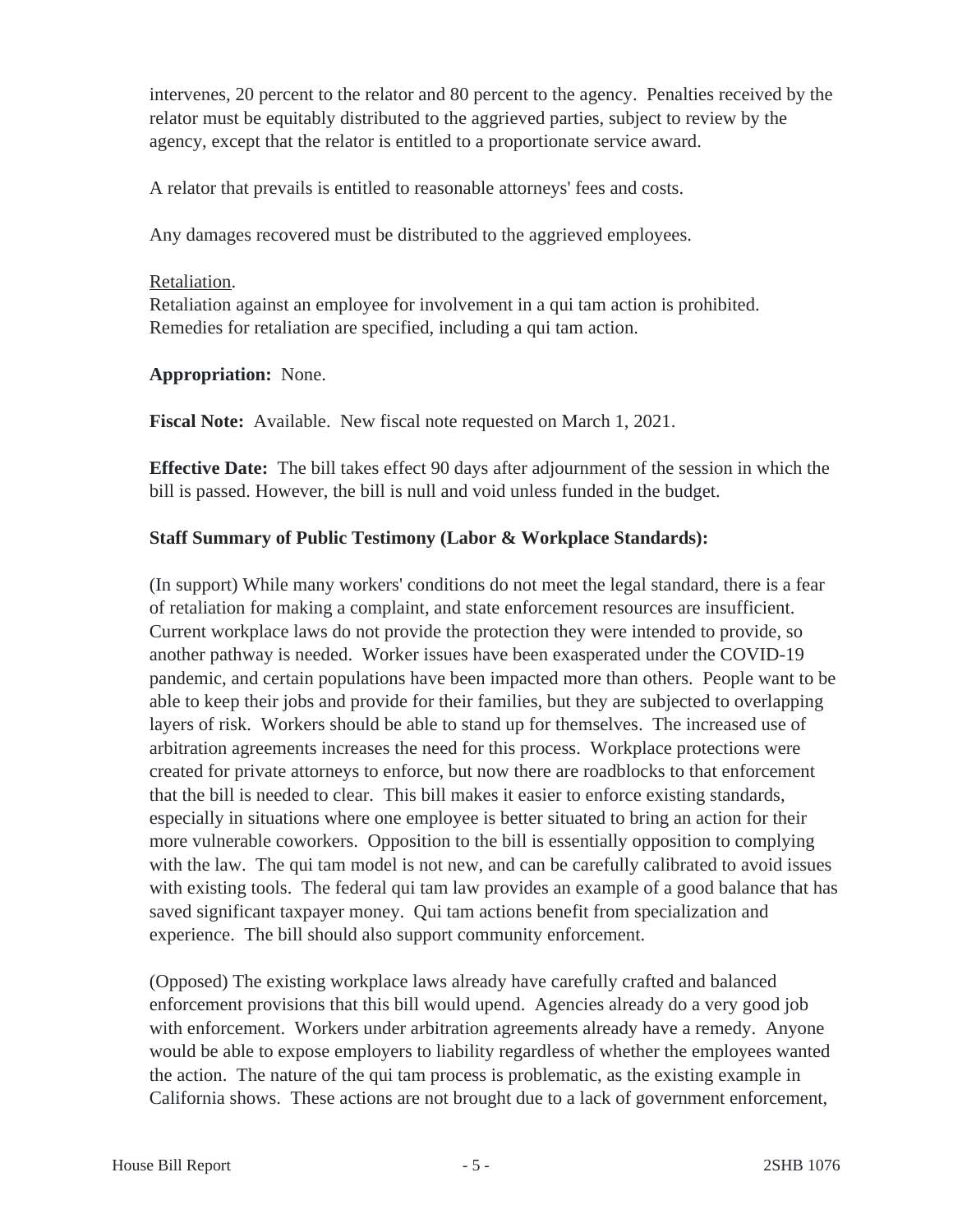and can be brought for technical violations with severe financial consequences. The bill lacks several important elements of the federal qui tam law, and provides no real gatekeeping for these actions. The relationship between enforcement in the bill and existing law is unclear, such as how it would work with agency processes. The bill creates an unconstitutional delegation of the enforcement obligations of the state and incentivizes predatory entities. The bill would enrich trial lawyers more than it would benefit employees, and would put Washington businesses at a disadvantage in an already difficult time, particularly small businesses. The scope is far too broad and there is no real due process for employers. Consequences can include employer bankruptcy and a loss of jobs.

#### **Staff Summary of Public Testimony (Appropriations):**

(In support) This bill has already changed in order to smooth out the qui tam process. The current fiscal note does not reflect the revenue the state will receive from increased penalties recovered. The similar law in California provides an example of significant penalties received in addition to wages. This bill only addresses what is required to enforce the current law, and it does not change the underlying laws. There are not enough resources to enforce current laws and there is a need for this type of enforcement. Many underpaid workers are first generation immigrants and are already marginalized. Companies are able to exploit these workers without consequence.

(Opposed) Some employees are paid under federal rules in unique interstate environments that can make compliance with technical requirements impossible. A low percentage of complaints under the bill will be able to be investigated, and increased lawsuits will directly harm the recovery from the current crisis. There will be little or no gain to workers from either litigation or settlements. There are existing effective enforcement processes and remedies in statute. If agencies need more resources, budget allocations should be explored. This bill will open the door to abuse of the qui tam process for financial gain, which will go to plaintiffs' attorneys. The full costs of the bill are not reflected in the current fiscal note, and many small businesses will not be able to afford the associated litigation. There will be fewer resources for improving wages and benefits.

**Persons Testifying (Labor & Workplace Standards):** (In support) Representative Hansen, prime sponsor; Rachel Lauter, Clare Thomas, and April Frazier, Working Washington; Kelvin Encarnacio, United Food and Commercial Workers 21; Kasi Perreira and Sybill Hyppolite, Washington State Labor Council; Agustin Lopez; Jane Hopkins, Service Employees International Union Healthcare 1199NW; Sheallea Allen, Pride at Work; David Engstrom, Stanford Law School; Julia Barcott; and Hardeep Rekhi, Rekhi and Wolk Attorneys.

(Opposed) Jim King, Independent Business Association; Robert Battles, Association of Washington Business; Tim O'Connell, Stoel Rives LLP; Dan Spurgeon, Martens and Associates; Derek Bishop, Washington Defense Trial Lawyers; Tom Manzo, Liability Reform Coalition; Tom Kwieciak, Washington Construction Industry Council; Kyle